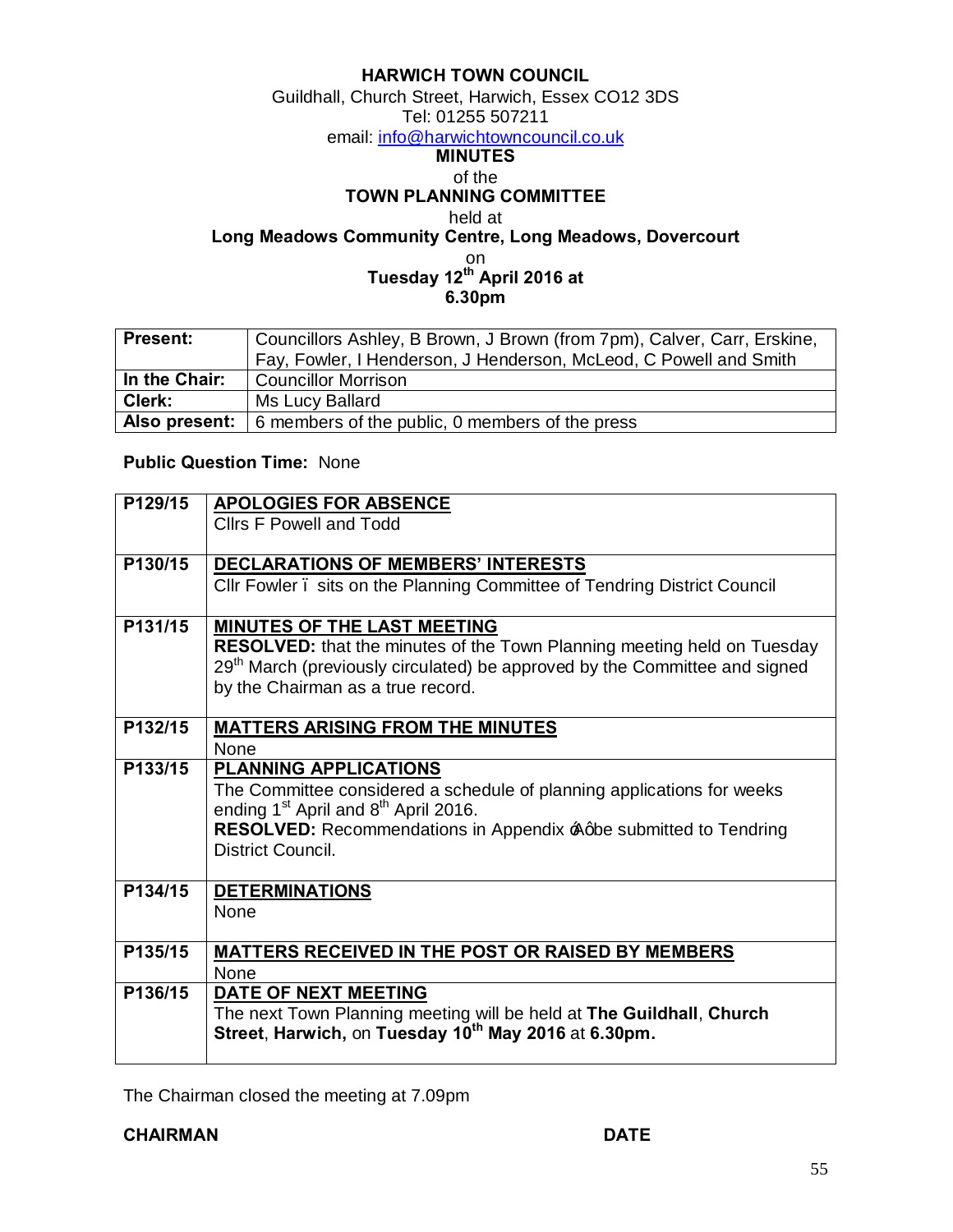# **APPENDIX A**

HARWICH TOWN COUNCIL: Recommendations of the Planning Committee Meeting held on 12<sup>th</sup> April 2016

| <b>WEEK ENDING 1ST APRIL 2016</b> |  |  |  |  |  |
|-----------------------------------|--|--|--|--|--|
| <b>NONE RECEIVED</b>              |  |  |  |  |  |

| <b>WEEK ENDING 8TH APRIL 2016</b>                                                                                                       |                                                                                                                 |                                                                                                                                                                                                                                                                                                         |  |  |
|-----------------------------------------------------------------------------------------------------------------------------------------|-----------------------------------------------------------------------------------------------------------------|---------------------------------------------------------------------------------------------------------------------------------------------------------------------------------------------------------------------------------------------------------------------------------------------------------|--|--|
| 16/00453/FUL<br>Mr Aaron Higgon-Williams<br>55 Larksfield Crescent<br>Dovercourt                                                        | Two storey side extension.                                                                                      | <b>No Objection</b>                                                                                                                                                                                                                                                                                     |  |  |
| 16/00460/FUL<br>Mr J Moor<br>7 Rowlands Yard Harwich                                                                                    | Construction of two bungalows<br>for supported living.                                                          | Cllr J Henderson<br>proposed and Cllr C<br>Powell seconded an<br>objection on the grounds<br>that the access/egress<br>would not be able to cope<br>with additional vehicular<br>traffic. Not carried.<br>No Objection with 6 in<br>favour, 5 against (incl.<br>Cllr J Henderson) and 2<br>abstentions. |  |  |
| 16/00472/FUL<br>Mr G Newton<br>6 Laurel Avenue Dovercourt                                                                               | Single storey rear extension.                                                                                   | <b>No Objection</b>                                                                                                                                                                                                                                                                                     |  |  |
| 16/00151/FUL<br>JD Wetherspoon<br><b>AMENDED PLANS</b><br>60 Kingsway Dovercourt                                                        | Change of use from Class A1<br>(Retail) to Class A4 (Public<br>House) and Class C1 (Hotel).                     | <b>No Objection</b>                                                                                                                                                                                                                                                                                     |  |  |
| 16/00101/FUL<br>Harwich Town Brewing Co. -<br>Mr Paul Mellor<br><b>ADDITIONAL PLANS</b><br><b>Bus Depot Station Approach</b><br>Harwich | Change of use of existing bus<br>station to part light industrial<br>(B1), part drinking<br>establishment (A4). | <b>No Objection</b>                                                                                                                                                                                                                                                                                     |  |  |